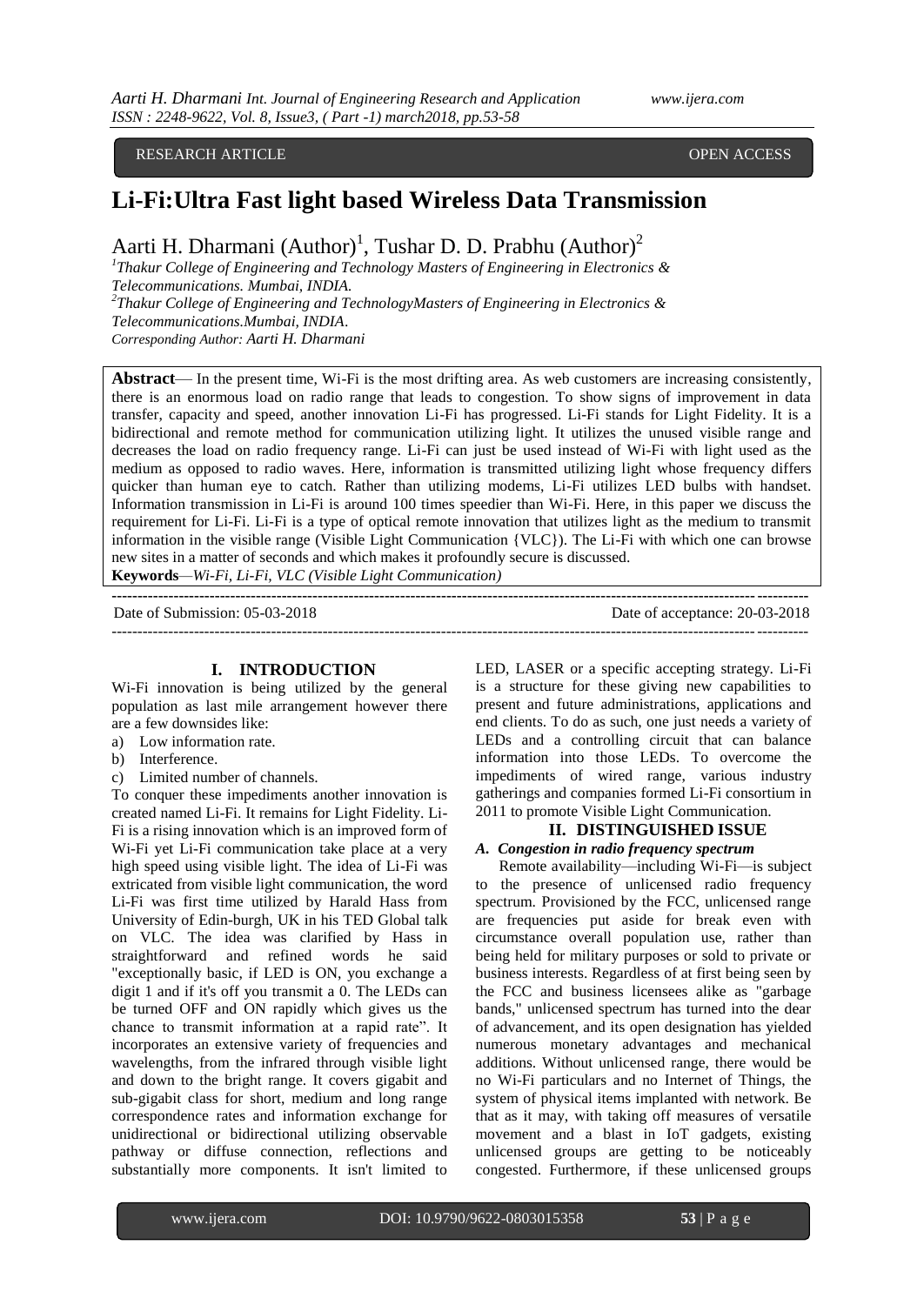wind up plainly depleted, future advancements may actually be swarmed out.

## *B. Shortcomings of radio wave shortcomings*

In spite of the fact that Radio Frequency Spectrum is prevalent and most generally utilized as a part of the present time, it surely has a few issues with its use.

The following are the basic issues with radio waves:

- a) Capacity: Wireless data is transmitted through radio waves which are limited and expensive. It has a limited bandwidth. With the rapidly growing world and development of technologies like 3G, 4G and so on we are running out of radio spectrum.
- b) Energy Efficiency: There are a large number of cellular radio base stations that consume massive amount of energy. Most of the energy is used for cooling down the base station instead of transmission. Therefore, efficiency of such radio base stations is very low.
- c) Availability: Availability of radio waves is a big concern. Further, Radio waves are not advisable to be used in aeroplanes and at places where radio interference may cause undesirable/catastrophic result.
- d) Security: Radio waves can penetrate through walls. They can be intercepted. If someone has knowledge and bad intentions, they may misuse it. This causes a major security concern for Wi-Fi.

### *C. Alternative solution*





In Figure 1, the utilization of every spectrum and its related impacts are mentioned:

- a) Radio Frequency Spectrum: Issues identified with Radio waves, as seen before, isn't just costly yet additionally has a restricted data transmission alongside it being less secure.
- b) Infrared Spectrum: Infrared, due to eye safety regulation, must be utilized with low power.
- c) Ultraviolet Spectrum: Ultraviolet light is useful for place without individuals, however generally hazardous for the human body
- d) X-Rays: It is used in hospitals.

# **III. ARCHITECTURE OF LI-FI**

Li-Fi which can be the eventual fate of information correspondence seems, by all accounts, to be a quick and cheap optical adaptation of Wi-Fi. Being a Visible Light Communication (VLC), Li-Fi utilizes visible light of electromagnetic range between

400 THz and 800 THz as optical carrier for information transmission and brightening. It utilizes fast pulses of light to transmit data in remote medium. The fundamental segments of an essential Li-Fi framework may contain the accompanying:

a) A high brilliance white LED which goes about as transmission source.

b) A silicon photodiode with great reaction to visible light as the receiving component.

Switching the LEDs on and off can influence them to generate advanced strings with various blends of 1s and 0s. To generate another information stream, information can be encoded in the light by shifting the flickering rate of the LED. Along these lines, the LEDs function as a sender by regulating the light with the information flag. The LED output seems consistent to the human since they are made to glimmer at a marvelous speed (a large number of times each second) and it's unthinkable for human eye to identify this frequency. Communication rate more than 100 Mbps can be accomplished by utilizing rapid LEDs with the assistance of different multiplexing procedures. What's more, this VLC information rate can be additionally expanded to as high as 10 Gbps by means of parallel information transmission utilizing a variety of LED lights with each LED transmitting an alternate information stream.

The Li-Fi transmitter system comprises of four primary subassemblies as shown in Figure 2:

- a) Bulb.
- b) RF Power Amplifier Circuit.
- c) Printed Circuit Board.
- d) Enclosure.



## FIGURE 2

The Printed circuit board (PCB) controls the electrical inputs and outputs of the light and houses the microcontroller used to oversee diverse light capacities. A Radio Frequency (RF) flag is produced by the Power Amplifier and is coordinated into the electric field of the bulb. Because of the high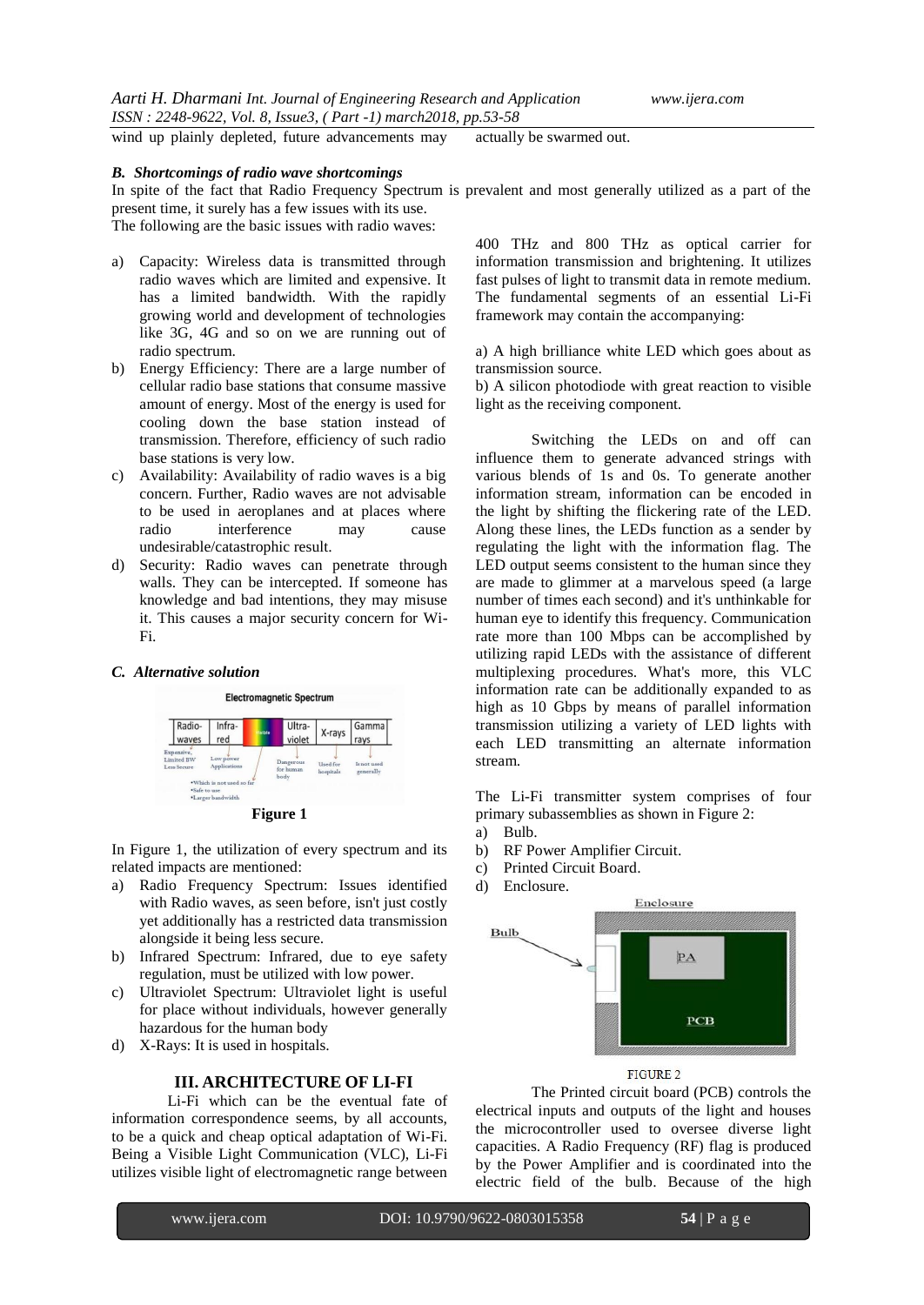centralization of energy in the electric field, the contents of the bulb will get vaporized into a plasma state at the bulb's center. Furthermore, this controlled plasma thus will deliver an intense source of light. These subassemblies are contained in an aluminum walled enclosure.

## *D. Li-Fi- Bulb Sub Assembly*

The bulb sub-assembly (Figure 3) is the main part of the Li-Fi emitter. It comprises of a fixed bulb inserted in a dielectric material which fulfills two needs: one, it goes about as a waveguide for the RF energy transmitted by the PA (Power Amplifier) and two, it goes about as an electric field concentrator that focuses the energy into the bulb. The gathered energy from the electric field quickly warms the material in the bulb to a plasma express that transmits light of high power of Visible light range. Figure 3 shows the sub-assembly of the bulb. There are various inherent advantages of this approach which includes high brightness, excellent color quality and high luminous efficacy of the emitter  $-$  in the range of 150 lumens per watt or greater.



FIGURE 3

The structure is mechanically robust without typical degradation and failure mechanisms associated with tungsten electrodes and glass to metal seals, resulting in useful lamp life of 30,000+ hours. Moreover, the special mix of high temperature plasma and carefully controlled strong state gadgets brings about a monetarily created group of lights versatile in bundles from 3,000 to more than 100,000 lumens.

Vital components that ought to be considered while outlining Li-Fi are as per the following:

- a) Presence of Light
- b) Line of Sight (LOS)
- c) For better performance use fluorescent light & LED.

#### *E. Working*

Li-Fi depends on VLC (Visible Light Communication). VLC optical carrier for information transmission and brightening utilizes 400 THz (780nm) and 800THz (375nm). As said over a surge of 0's and 1's can be produced by turning LEDs ON and OFF and information encoding is conceivable in

LEDs by the controller. At the recipient end a photodiode distinguishes the flickering of LEDs and concentrates a succession of 0's and 1's. This process takes place in nanoseconds which isn't recognized by human eye. Human eye can just watch the persistent light. So the issue of security settle in light of the fact that no one can see the information stream, however just visible light. Li-Fi is believed to be 80% more proficient, which implies it can achieve rates of up to 1Gbps and even beyond. Li-Fi contrasts from fiber optic in light of the fact that the Li-Fi convention layers are appropriate for remote correspondence over short separations (up to 10 meters). This puts Li-Fi in a novel position of amazingly quick remote correspondence over short separations. In Figure 4 a total Li-Fi framework is appeared. Information stream coming from web or any server can be changed over into light flags by the assistance of a converter. Then a LED lamp transmits information utilizing noticeable light. At the beneficiary end a photo detector is put which recognize the light originating from blinking LEDs and change over it into an electrical flag which is enhanced and afterward the flag is prepared to use by the particular gadget. To accomplish high information rates photo detector ought to be extremely exact.



Data rate upgrades can be made in this strategy, by utilizing array of the LEDs for parallel information transmission, or utilizing blends of red, green and blue LEDs to adjust the light's frequency, with every frequency encoding an alternate data channel.

# **IV. COMPARISION BETWEEN TECHNOLOGIES**

This examination is critical in light of the fact that by this examination we will have a reasonable thought of productivity of Li-Fi over different innovations. In Table 1 correlation in the shape of information rates is given.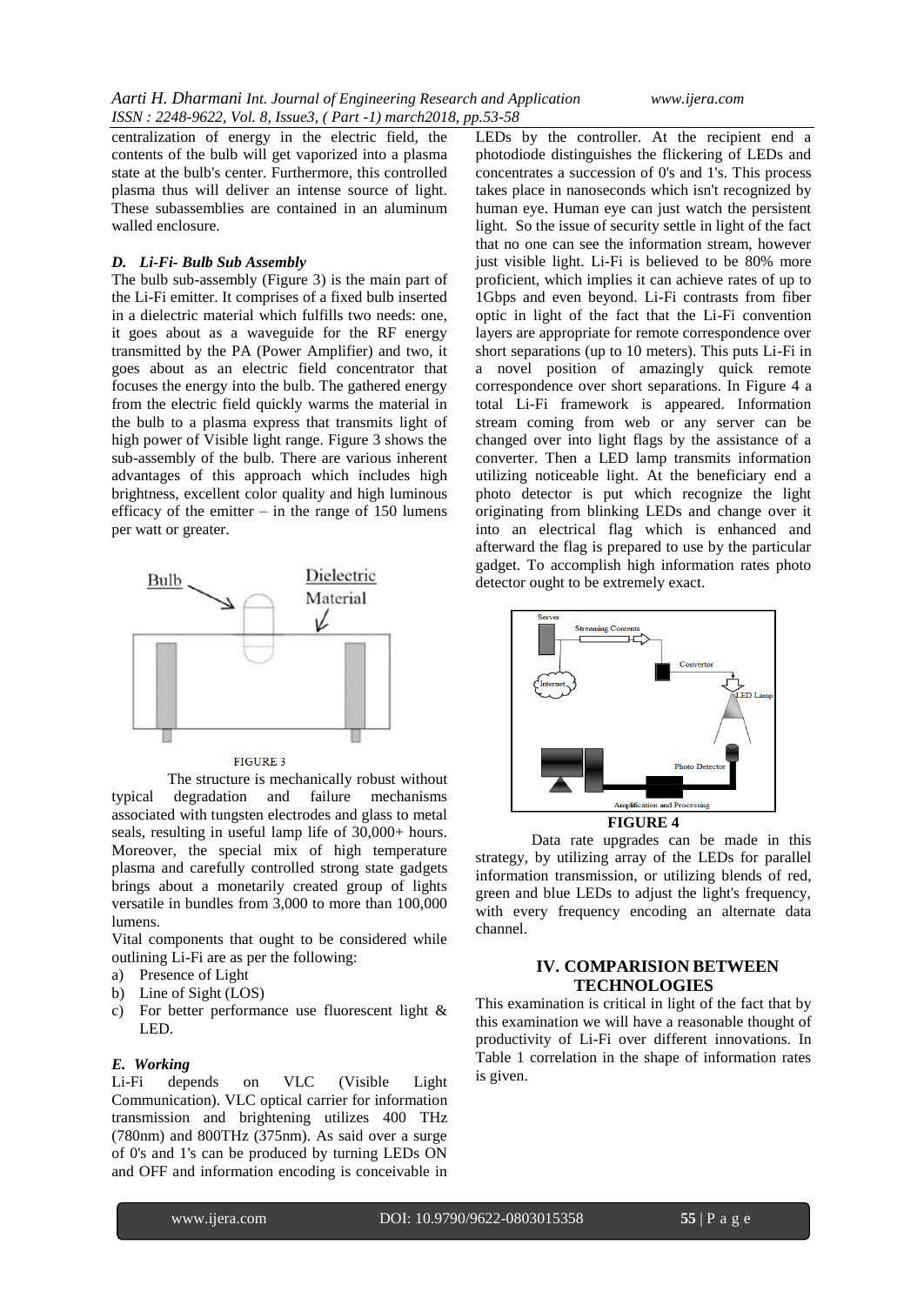|  | www.ijera.com |
|--|---------------|
|  |               |

| <b>TABLE 1</b>       |                   |  |  |  |
|----------------------|-------------------|--|--|--|
| <b>Innovation</b>    | <b>Data Rates</b> |  |  |  |
| Wi-Fi – IEEE 802.11n | 150 Mbps          |  |  |  |
| <b>Bluetooth</b>     | 3Mbps             |  |  |  |
| Li-Fi                | $>1$ Gbps         |  |  |  |

*Information rates of various current remote innovations*

The table contains the present remote innovations for the exchanging of information between various gadgets, i.e. Wi-Fi, Bluetooth and IrDA. Be that as it may, right now just Wi-Fi manages high information rates. The IEEE 802.11n standard for the most part executions conveys up to 150Mbit/s hypothetically however in down to earth it can go to 600Mbit/s. In current remote there are two optical advances which are IrDA and Li-Fi.

## *F. Comparision with Wi-fi*

Figure 5 shows the progress of media transmission from LTE to Wi-Fi to Li-Fi (in distant future). Li-Fi can be thought of as a light based Wi-Fi. That is, it uses light instead of radio range to transmit information. As opposed to Wi-Fi modems, Li-Fi would use transreceiver - fitted LED lights that can light a room and transmit and get information. Wi-Fi is mind blowing for general remote extension inside buildings and Li-Fi is ideal for high thickness remote data scope in bound zone and for reducing radio obstruction issues.



**FIGURE 5**

| Sr. No.          | Parameters                                   | Wireless Technologies                                                                                 |                                                                                   |
|------------------|----------------------------------------------|-------------------------------------------------------------------------------------------------------|-----------------------------------------------------------------------------------|
|                  |                                              | Li-Fi                                                                                                 | Wi-Fi                                                                             |
| $\mathbf{1}$ .   | Speed for data Transfer                      | <b>Faster transfer</b><br>speed (>1 Gbps)                                                             | Data transfer<br>speed (150<br>Mbps)                                              |
| $\overline{2}$ . | Medium through which<br>data transfer occurs | Used Light as a<br>carrier                                                                            | <b>Used Radio</b><br>Spectrum                                                     |
| 3.               | <b>Spectrum Range</b>                        | Visible light<br>spectrum has<br>10.000 time<br>broad spectrum<br>in comparison to<br>radio frequency | Radio frequency<br>spectrum range<br>is less than<br>visible light<br>spectrum    |
| 4.               | Cost                                         | Cheaper than<br>Wi-Fi because<br>free band<br>doesn't need<br>license and uses<br>light.              | Expensive in<br>comparison to<br>Li-Fi because it<br>uses radio<br>spectrum.      |
| 5.               | Network Topology                             | Point to point                                                                                        | Point to point                                                                    |
| 6.               | <b>Operating Frequency</b>                   | Hundreds of<br>Tera Hz.                                                                               | 2.4 Ghz (Single<br>Band)<br>2.4 Ghz & 5<br>Ghz (Dual<br>$\mathbf{r}$ $\mathbf{r}$ |



# **V. STANDARDIZATION**

The Visible Light Communication intrigue gathering, affirmed by the IEEE, with its standardization endorsed in 2011 as IEEE 802.15.7. This standardization determines VLC comprising of mobile-to-mobile (M2M), fixed to-mobile (F2M) and infrastructure-to-mobile (I2M) communications. The fundamental motivation behind VLC standard is to center around medium-run communications for smart frameworks at low-speed and on short-range mobile to mobile and fixed to mobile correspondences at high speeds to exchange data. Data rates are upheld up to 1 Gbps utilizing different tweak plans. IEEE 802.15.7 characterizes physical layer (PHY) and media get to control (MAC) layer for VLC/Li-Fi. The MAC layer supports 3 multi-access innovations: peerto-peer, star configuration and broadcast mode. It likewise handles physical layer administration issues, for example, addressing, collision and data acknowledgement protocols. The physical layer is separated into 3 writes: PHY I, II, III and utilize a blend of various adjustment plans.

The PHY I was built up for open air application and works from 11.67 kbps to 267.6 kbps.

The PHY II layer licenses achieving information rates from 1.25 Mbit/s to 96 Mbit/s.

The PHY III is utilized for some, emissions sources with a specific adjustment technique called color shift keying (CSK). PHY III can convey rates from 12 Mbit/s to 96 Mbit/s.

The modulation formats perceived for PHY I and PHY II are on-off keying (OOK) and variable pulse position modulation (VPPM). The Manchester coding utilized for the PHY I and PHY II layers incorporates the clock inside the transmitted information with a rationale 0 as an OOK image "01" and a rationale 1 with an OOK image "10", all with a DC part. The DC segment keeps away from light termination if there should be an occurrence of an extended 0's. There are additionally two Japanese principles for VLC organizing (JEITA CP-1221 and CP-1222).

## **VI. ADVANTAGES OF LI-FI**

Li-Fi, which utilizes visible light to transmit signals wirelessly, is a developing innovation ready to rival Wi-Fi. Additionally, Li-Fi expels the constraints that have been put on the client by the Radio wave transmission, for example, Wi-Fi as clarified above vide Advantages of Li-Fi innovation include:

a) Efficiency: Energy utilization can be limited with the manipulation of LED light which is as of now accessible in the home, workplaces and Mall and so forth for lighting purpose. Henceforth the transmission of information requiring negligible additional power, which makes it exceptionally productive as far as expenses and also energy.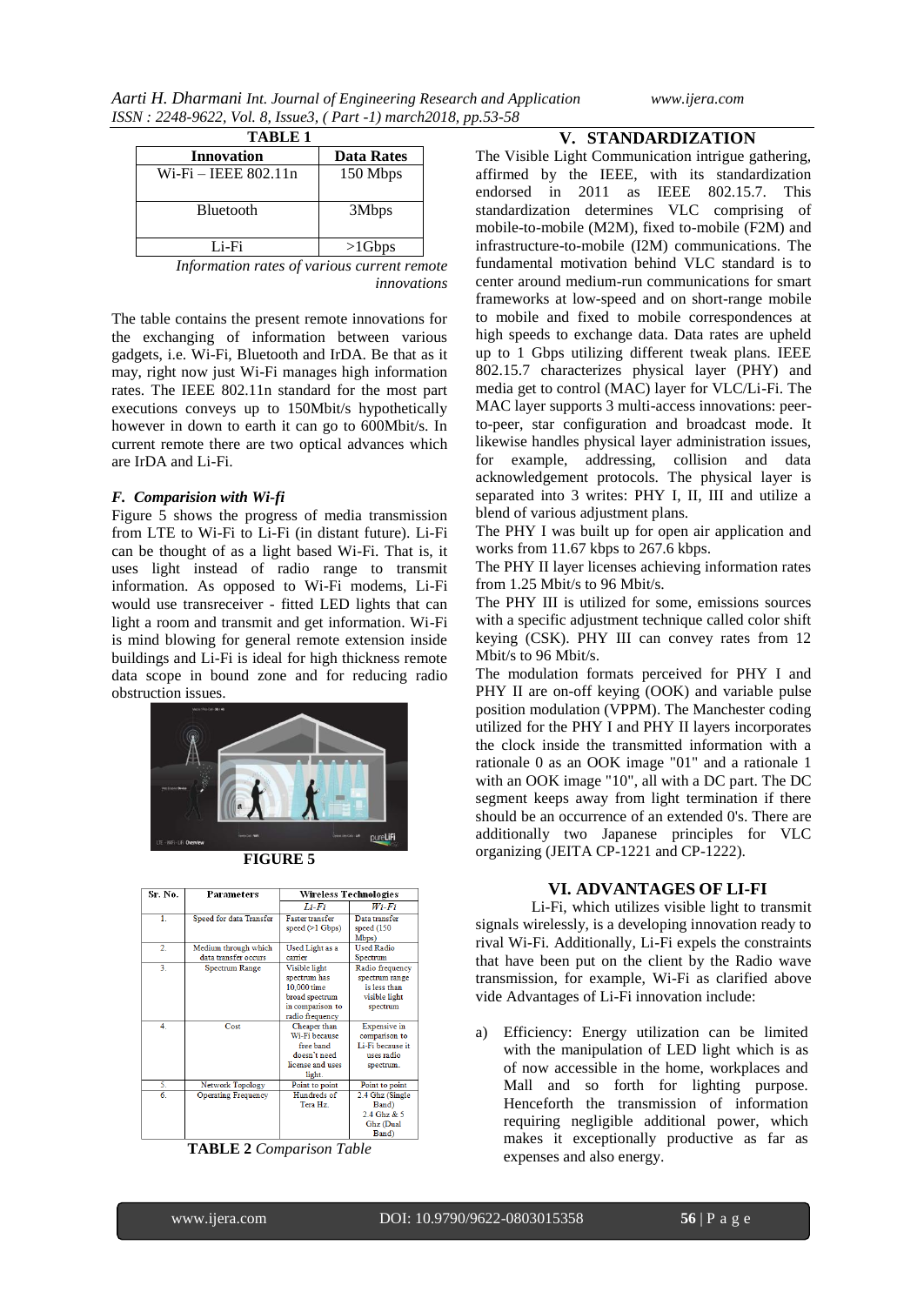- b) High speed: Blend of low interference, high transmission capacities and high-potency output, help Li-Fi give high information rates i.e. 1 Gbps or even beyond.
- c) Availability: Accessibility is not an issue as light sources are available all over the place. Wherever there is a light source, there can be Internet. Lights are available all around – in homes, workplaces, shops, shopping centers and even planes, which can be utilized as a medium for the information transmission.
- d) Cheaper: Li-Fi requires less components for its working, as well as negligible additional power for the data transmission.
- e) Security: One fundamental advantage of Li-Fi is security. Since light can't go through opaque structures, Li-Fi internet is accessible just to the clients inside a restricted territory and can't be captured outside the region under activity.
- f) Li-Fi innovation has an incredible scope in future. The broad development in the use of LEDs for illumination surely gives the chance to incorporate the innovation into a plenty of situations and applications.

# **VII. DIS-ADVANTAGES OF LI-FI**

- a) A portion of the real constraints of Li-Fi are:
- b) Internet cannot be easily accessed without a light source.This could restrain the areas andcircumstances in which Li-Fi could be utilized.
- c) It requires a close or perfect line of sight to transmit information.
- d) Opaque impediments on pathways can influence information transmission.
- e) Natural light, daylight, and typical electric light can influence the information transmission speed
- f) Light waves don't penetrate through walls thus Li-Fi has a considerably shorter range than Wi-Fi
- g) High starting establishment cost, if used to set up a undeniable information network. However it is yet to be produced for mass scale appropriation.ome of the major limitations of Li-
- Fi. h)

# **VIII. APPLICATIONS OF LI-FI**

There are various applications of Li-Fi innovation, from open Internet access through existing lighting (LED) to auto-steered cars that impart through their headlights (LED based). Uses of Li-Fi can reach out in territories where the Wi-Fi innovation does not have its essence like air ships and hospitals (operation theaters), power plants and different zones, where electromagnetic (Radio) interference is of great worry for safety and security of supplies and individuals. Since Li-Fi utilizes only the light, it can be utilized securely in such areas or territories. In future with the Li-Fi improvement all the road lights can be changed to Li-Fi associating focuses to exchange data.

Because of it, it will be possible to get to internet at any open place and road.

Some of the future applications of Li-Fi could be as follows:

Education frameworks: Li-Fi is the most recent innovation that can give fastest speed to Internet access. Along these lines, it can augment/replace Wi-Fi at educational institutions and at organizations so the general population there can make use of Li-Fi with high speed.

- a) Medical Applications: Operation theaters (OTs) don't permit Wi-Fi because of radiation concerns. Use of Wi-Fi at doctor's facilities interference/obstructs the signs for observing types of gear. In this way, it might have risky impact to the patient's health, because of inappropriate working of medicinal device. To overcome this and to influence OT tech savvy Li-Fi can be utilized to get to internet and furthermore to control medicinal apparatus. This will be helpful for directing mechanical surgeries and other computerized methods.
- b) Cheaper Internet in Aircrafts: The travelers going in airplanes access low speed Internet that too at a high cost. Additionally Wi-Fi is not used because it may interfere with the navigational systems of the pilots. In flying machines Li-Fi can be utilized for information transmission. Li-Fi can without much of a stretch give rapid Internet via every light source such as overhead reading bulb, etc. present inside the airplane.
- c) Underwater applications: Underwater ROVs (Remotely Operated Vehicles) work from extensive links that supply their energy and enable them to get signals from their pilots above. In any case, the tether utilized as a part of ROVs isn't sufficiently long to enable them to investigate bigger territories. In the event that their wires were replaced with light — say from a submerged, powerful light — then they would be substantially more liberated to investigate. They could likewise utilize their headlamps to speak with each other, handling information independently and sending their discoveries occasionally back to the surface. Li-Fi can even work submerged where Wi-Fi fails completely, in this way throwing unlimited open doors for military submerged tasks.
- d) Disaster administration: Li-Fi can be utilized as intense methods for correspondence in the midst of calamity, for example, earthquake or hurricanes. The normal individuals may not know the conventions during such catastrophes. Subway stations and tunnels, common dead zones for most emergency communications, pose no obstruction for Li-Fi.
- e) Applications in sensitive zones: Power plants require quick, inter-connected data systems with